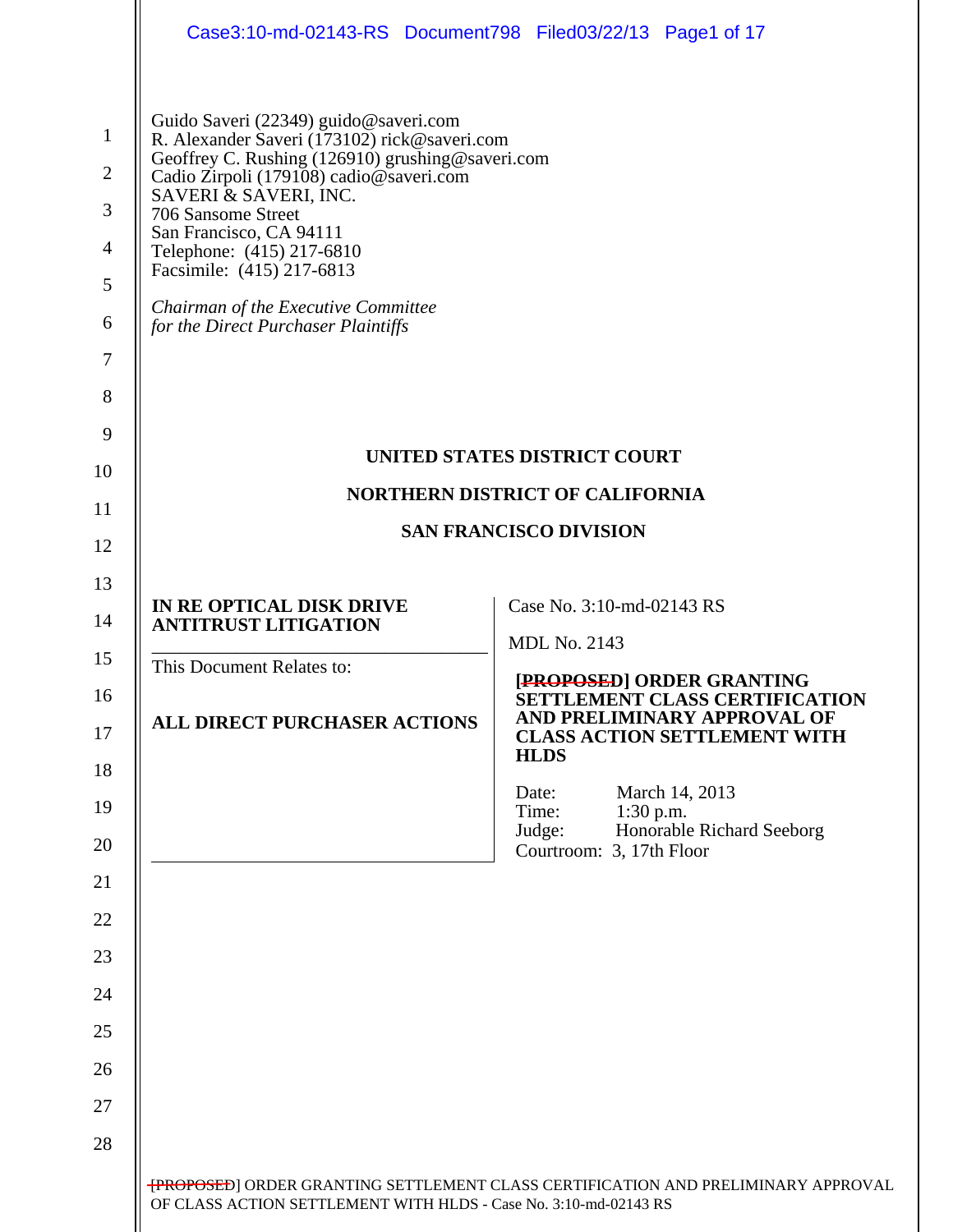# Case3:10-md-02143-RS Document798 Filed03/22/13 Page2 of 17

| $\mathbf{1}$   | On January 17, 2013 Plaintiffs filed a Motion for Preliminary Approval of Class Action                                                                                                                                                                                                                                                                                                                           |  |  |
|----------------|------------------------------------------------------------------------------------------------------------------------------------------------------------------------------------------------------------------------------------------------------------------------------------------------------------------------------------------------------------------------------------------------------------------|--|--|
| $\overline{2}$ | Settlement with Defendants Hitachi-LG Data Storage, Inc. and Hitachi-LG Data Storage Korea,                                                                                                                                                                                                                                                                                                                      |  |  |
| 3              | Inc. (collectively, "HLDS"). The Court, having reviewed the motion, the settlement agreement and                                                                                                                                                                                                                                                                                                                 |  |  |
| $\overline{4}$ | associated releases, the pleadings and other papers on file in this action, and the statements of                                                                                                                                                                                                                                                                                                                |  |  |
| 5              | counsel and the parties, hereby finds that the motion should be GRANTED.                                                                                                                                                                                                                                                                                                                                         |  |  |
| 6              | NOW, THEREFORE, IT IS HEREBY ORDERED THAT:                                                                                                                                                                                                                                                                                                                                                                       |  |  |
| 7              | For purposes of this Order, except as otherwise set forth herein, the Court adopts<br>1.                                                                                                                                                                                                                                                                                                                         |  |  |
| $8\phantom{1}$ | and incorporates the definitions contained in the settlement agreement, to the extent not                                                                                                                                                                                                                                                                                                                        |  |  |
| 9              | contradictory or mutually exclusive.                                                                                                                                                                                                                                                                                                                                                                             |  |  |
| 10             | The Court hereby gives its preliminary approval to the settlement agreement, subject<br>2.                                                                                                                                                                                                                                                                                                                       |  |  |
| 11             | to a hearing on the final approval of the settlement agreement (the "Fairness Hearing").                                                                                                                                                                                                                                                                                                                         |  |  |
| 12             | 3.<br>The Court finds that the settlement falls within the range of possible final approval                                                                                                                                                                                                                                                                                                                      |  |  |
| 13             | and that there is a sufficient basis for notifying the settlement class identified in the settlement of                                                                                                                                                                                                                                                                                                          |  |  |
| 14             | the proposed settlement and for setting a Fairness Hearing.                                                                                                                                                                                                                                                                                                                                                      |  |  |
| 15             | Pursuant to Federal Rule of Civil Procedure 23, the Court provisionally certifies the<br>4.                                                                                                                                                                                                                                                                                                                      |  |  |
| 16             | following settlement class for purposes of this Motion only:                                                                                                                                                                                                                                                                                                                                                     |  |  |
| 17<br>18<br>19 | All individuals and entities who, during the period from January 1, 2004 through<br>December 31, 2011 (the "Class Period"), purchased Optical Disk Drives and Optical<br>Disk Drive Devices in the United States directly from the Defendants, their<br>subsidiaries, or their affiliates. Excluded from the Class are defendants and their<br>parents, subsidiaries, affiliates, and all governmental entities. |  |  |
| 20             | 5.<br>"Optical Disk Drives" or "ODDs" are defined to mean any device which                                                                                                                                                                                                                                                                                                                                       |  |  |
| 21             | reads and/or writes data from and to an optical disk, including but not limited to, CD-ROMS,                                                                                                                                                                                                                                                                                                                     |  |  |
| 22             | CD-recordable/rewritable, DVD-ROM, DVD-recordable/rewritable, Blu-Ray, Blu-Ray                                                                                                                                                                                                                                                                                                                                   |  |  |
| 23             | recordable/rewritable, HD-DVD, Super Multi-Drives and other combination drives, and optical                                                                                                                                                                                                                                                                                                                      |  |  |
| 24             | disk drives designed to be attached externally to computers or other devices. "Optical Disk                                                                                                                                                                                                                                                                                                                      |  |  |
| 25             | Drive Devices" or "ODD Devices" shall mean devices incorporating ODDs including but not                                                                                                                                                                                                                                                                                                                          |  |  |
| 26             | limited to desktop computers, mobile/laptop computers, videogame consoles, CD                                                                                                                                                                                                                                                                                                                                    |  |  |
| 27             | players/recorders, DVD players/recorders, and Blu-Ray disc players/recorders. The                                                                                                                                                                                                                                                                                                                                |  |  |
| 28             | settlement class definition as set forth above and as used in this Order is for settlement                                                                                                                                                                                                                                                                                                                       |  |  |
|                | 1<br>[PROPOSED] ORDER GRANTING SETTLEMENT CLASS CERTIFICATION AND PRELIMINARY<br>APPROVAL OF CLASS ACTION SETTLEMENT WITH HLDS - Case No. 3:10-md-02143 RS                                                                                                                                                                                                                                                       |  |  |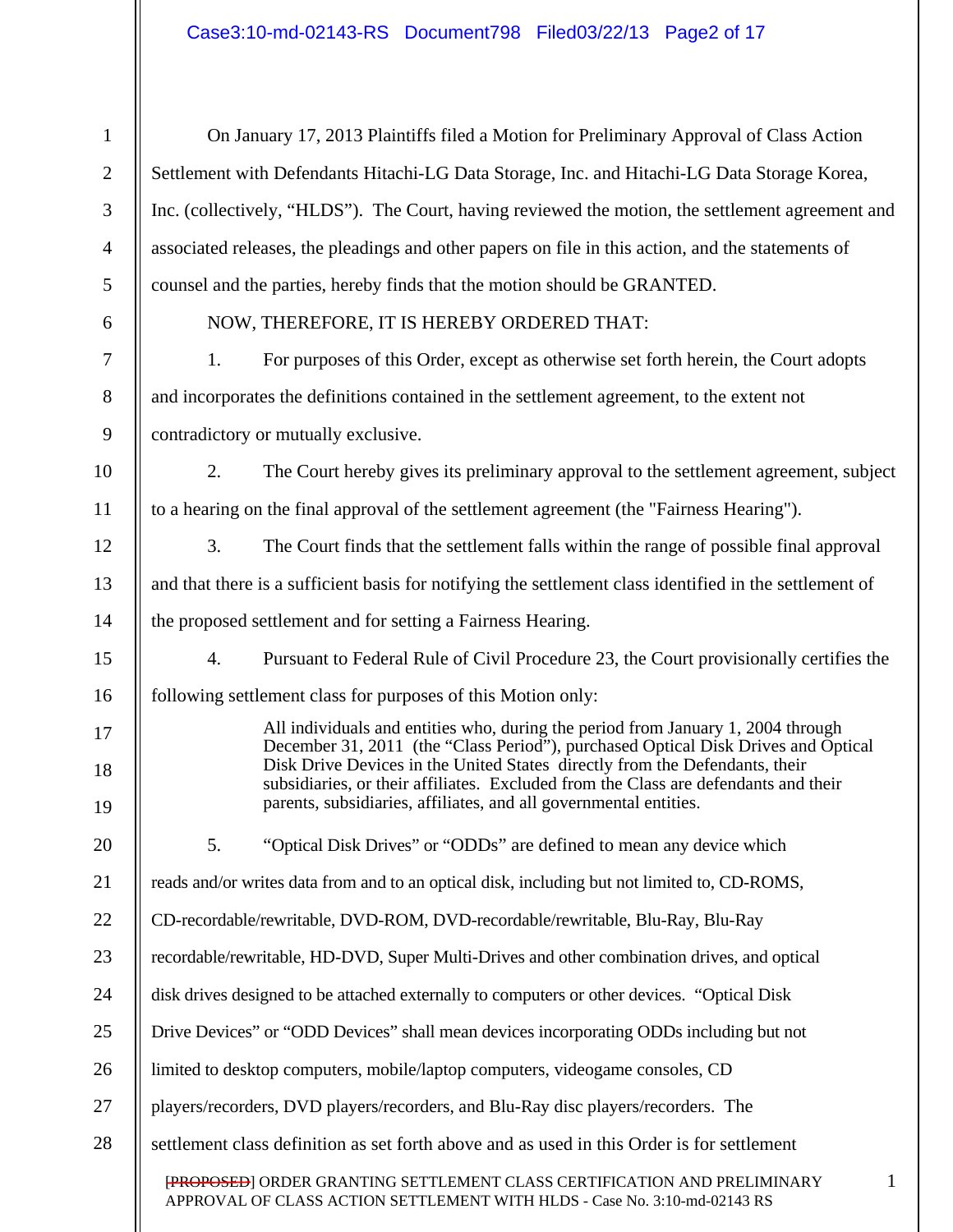#### Case3:10-md-02143-RS Document798 Filed03/22/13 Page3 of 17

purposes only. It has no binding effect on the Court, on the indirect-purchaser plaintiffs, or on the Non-Released Defendants for any other purpose, including but not limited to the filing or resolution of any upcoming motion(s) for class certification pursuant to Fed. R. Civ. Proc. 23.

1

2

3

4

5

6

7

8

9

10

11

12

14

15

16

13

17

18

6. The Court further provisionally finds that the prerequisites to certifying a settlement class under Rule 23 are satisfied for settlement purposes in that: (a) there are hundreds of geographically dispersed settlement class members, making joinder of all members impracticable; (b) there are questions of law and fact common to the settlement class which predominate over individual issues; (c) the claims or defenses of the settlement class plaintiffs are typical of the claims or defenses of the settlement class; (d) the plaintiffs will fairly and adequately protect the interests of the settlement class, and have retained counsel experienced in antitrust class action litigation who have, and will continue to, adequately represent the settlement class; and (e) a settlement class resolution is superior to individual settlements.

7. The Court hereby appoints the Plaintiffs named in the Second Consolidated Direct Purchaser Class Action Complaint, filed September 23, 2011, as Representative Plaintiffs of the settlement class.

8. The Court appoints the law firm of Saveri & Saveri, Inc. to serve as Class Counsel for the settlement class.

19 20 21 22 23 24 25 26 27 28 9. The Court approves the form of the Long Form Notice attached hereto as Exhibit A ("Long Form Notice"). The Court also approves the form of the Short Form Notice attached hereto as Exhibit B ("Short Form Notice"). The Court finds that taken together, mailing of the Long Form Notice (U.S Mail or electronic mail), publication of the Short Form Notice, and internet posting of the Long Form Notice are: (i) the best notice practicable; (ii) reasonably calculated to, under the circumstances, apprise the settlement class members of the proposed settlements and of their right to object or to exclude themselves as provided in the settlement agreements; (iii) reasonable and constitute due, adequate, and sufficient notice to all persons entitled to receive notice; and (iv) meet all applicable requirements of due process and any other applicable requirements under federal law.

[PROPOSED] ORDER GRANTING SETTLEMENT CLASS CERTIFICATION AND PRELIMINARY APPROVAL OF CLASS ACTION SETTLEMENT WITH HLDS - Case No. 3:10-md-02143 RS

2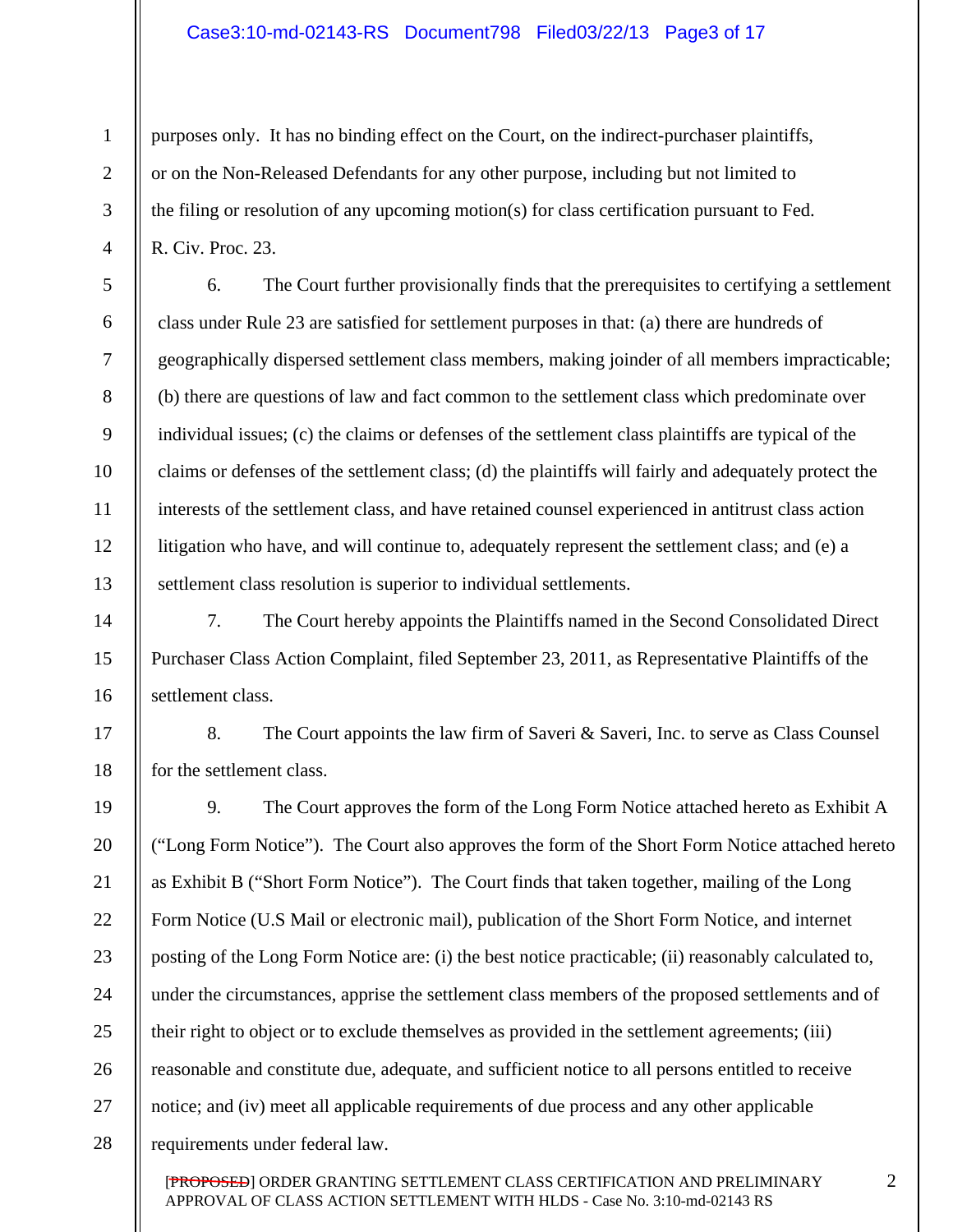10. All defendants shall produce by April 18, 2013 an electronic list of potential settlement class members along with their mail and e-mail addresses, to the extent reasonably feasible and subject to the availability of responsive information.

11. Plaintiffs' claims administrator shall provide notice of the class settlements. The claims administrator shall provide direct notice of the settlements to all members of the settlement class on or before May 9, 2013. Such notice shall be sent either by first class U.S. mail (postage prepaid) or by electronic mail. The claims administrator shall publish the Short Form Notice in the national edition of the *Wall Street Journal* on or before May 13, 2013. The claims administrator shall also cause a copy of the class notices and Settlement Agreements to be posted on the internet website www.odddirectpurchaserantitrustsettlement.com on or before May 9, 2013.

12. Each settlement class member shall have the right to be excluded from the settlement class by mailing a request for exclusion to the claims administrator no later than June 24, 2013. Requests for exclusion must be in writing and set forth the name and address of the person or entity who wishes to be excluded, as well as all trade names or business names and addresses used by such person or entity, and must be signed by the class member seeking exclusion. No later than July 8, 2013, Class Counsel shall file with the Court a list of all persons or entities who have timely requested exclusion from the settlement classes as provided in the settlement agreements.

13. Any settlement class member who does not properly and timely request exclusion from the settlement class as provided above shall, upon final approval of the settlements, be bound by the terms and provisions of the settlements so approved, including but not limited to the releases, waivers, and covenants described in the agreements, whether or not such person or entity objected to the settlement agreements and whether or not such person or entity makes a claim upon the settlement funds.

14. Each settlement class member who has not timely excluded itself from the settlements shall have the right to object to (1) the settlements, and/or (2) the plan of allocation by filing written objections with the Court no later than June 24, 2013, copies of which shall be served

28

25

26

27

1

2

4

5

6

7

8

9

3

11

12

13

14

15

16

17

10

19

20

21

22

23

24

18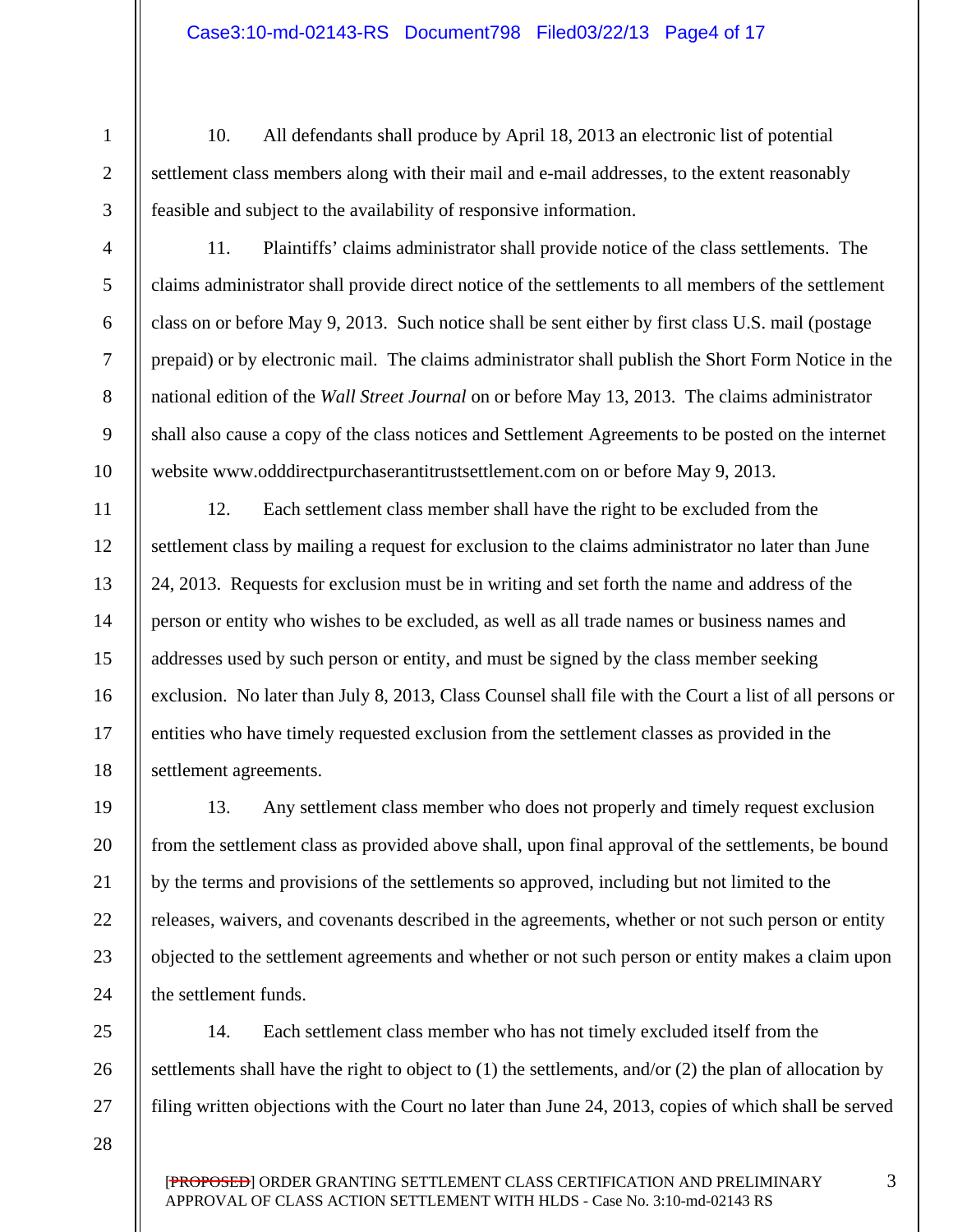### Case3:10-md-02143-RS Document798 Filed03/22/13 Page5 of 17

| $\mathbf{1}$   | on all counsel listed in the class notice. Failure to timely file and serve written objections will |                                                                                               |  |
|----------------|-----------------------------------------------------------------------------------------------------|-----------------------------------------------------------------------------------------------|--|
| $\overline{2}$ | preclude a class member from objecting to any or all of the settlements.                            |                                                                                               |  |
| 3              | 15.<br>Each settlement class member as provided above shall have the right to appear at the         |                                                                                               |  |
| $\overline{4}$ | Fairness Hearing by filing a Notice of Intention to Appear no later than June 24, 2013, copies of   |                                                                                               |  |
| 5              |                                                                                                     | which shall be served on all counsel listed in the class notice.                              |  |
| 6              | 16.                                                                                                 | The Court will conduct a Fairness Hearing on August 15, 2013 at 1:30 p.m. The                 |  |
| $\tau$         | Fairness Hearing will be conducted to determine the following:                                      |                                                                                               |  |
| 8              |                                                                                                     | Whether each proposed settlement is fair, reasonable, and adequate and<br>a.                  |  |
| 9              |                                                                                                     | should be granted final approval;                                                             |  |
| 10             |                                                                                                     | Whether final judgment should be entered dismissing the claims of the<br>$\mathbf b$ .        |  |
| 11             |                                                                                                     | settlement class against Defendants Hitachi-LG Data Storage, Inc., Hitachi-                   |  |
| 12             |                                                                                                     | LG Data Storage Korea, Inc., LG Electronics, Inc., LG Electronics USA,                        |  |
| 13             |                                                                                                     | Inc., and Hitachi, Ltd.;                                                                      |  |
| 14             |                                                                                                     | Approval of the plan of allocation; and<br>$\mathbf{c}$ .                                     |  |
| 15             |                                                                                                     | Such other matters as the Court may deem appropriate.<br>d.                                   |  |
| 16             | 17.                                                                                                 | Each member of the settlement class shall retain all rights and causes of action with         |  |
| 17             |                                                                                                     | respect to claims against all Defendants other than Defendants Hitachi-LG Data Storage, Inc., |  |
| 18             | Hitachi-LG Data Storage Korea, Inc., LG Electronics, Inc., LG Electronics USA, Inc., and Hitachi,   |                                                                                               |  |
| 19             | Ltd. regardless of whether such member of the settlement class decides to remain in the settlement  |                                                                                               |  |
| 20             | class or to exclude itself from the settlement class.                                               |                                                                                               |  |
| 21             | All briefs, memoranda and papers in support of final approval of the settlements<br>18.             |                                                                                               |  |
| 22             | shall be filed no later than July 25, 2013.                                                         |                                                                                               |  |
| 23             | 19.                                                                                                 | Plaintiffs' Counsel and their designees are authorized to expend funds from the               |  |
| 24             | escrow accounts to pay taxes, tax expenses, notice, and administration costs as set forth in the    |                                                                                               |  |
| 25             | Settlement Agreement.                                                                               |                                                                                               |  |
| 26             | 20.                                                                                                 | All further direct purchaser class proceedings as to Defendants Hitachi-LG Data               |  |
| 27             |                                                                                                     | Storage, Inc., Hitachi-LG Data Storage Korea, Inc., LG Electronics, Inc., LG Electronics USA, |  |
| 28             |                                                                                                     |                                                                                               |  |
|                |                                                                                                     | <b>[PROPOSED]</b> ORDER GRANTING SETTLEMENT CLASS CERTIFICATION AND PRELIMINARY<br>4          |  |

APPROVAL OF CLASS ACTION SETTLEMENT WITH HLDS - Case No. 3:10-md-02143 RS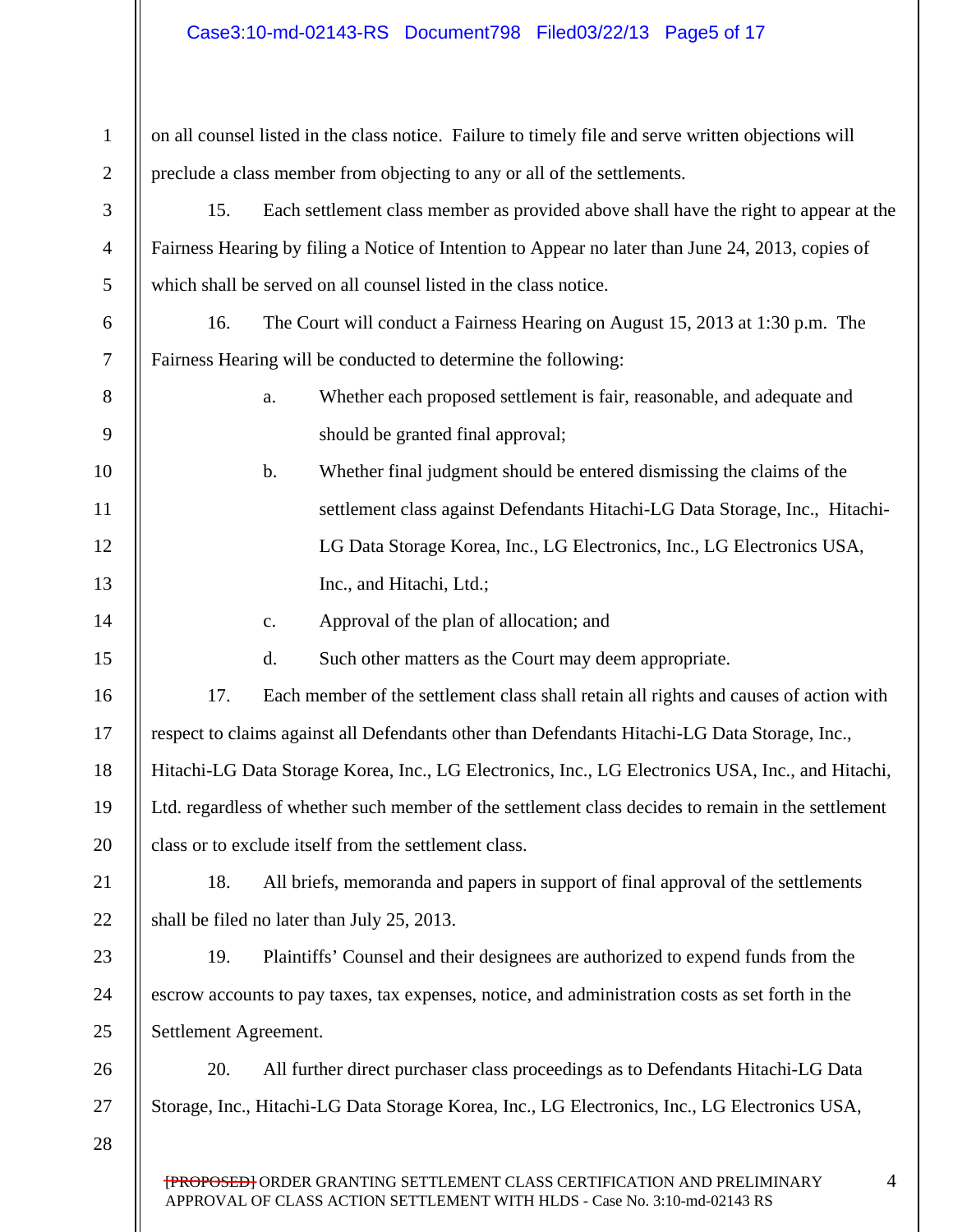## Case3:10-md-02143-RS Document798 Filed03/22/13 Page6 of 17

| $\mathbf{1}$     | Inc., and Hitachi, Ltd. are hereby stayed except for any actions required to effectuate the                                                                  |  |  |
|------------------|--------------------------------------------------------------------------------------------------------------------------------------------------------------|--|--|
| $\sqrt{2}$       | settlements.                                                                                                                                                 |  |  |
| $\mathfrak 3$    | The Court retains exclusive jurisdiction over this action to consider all further<br>21.                                                                     |  |  |
| $\overline{4}$   | matters arising out of or connected with the settlements.                                                                                                    |  |  |
| $\mathfrak s$    | IT IS SO ORDERED.                                                                                                                                            |  |  |
| $\boldsymbol{6}$ |                                                                                                                                                              |  |  |
| $\boldsymbol{7}$ |                                                                                                                                                              |  |  |
| $8\,$            | Dated: 3/22/13                                                                                                                                               |  |  |
| $\mathbf{9}$     | Hon. Richard Seeborg<br><b>United States District Judge</b>                                                                                                  |  |  |
| 10               |                                                                                                                                                              |  |  |
| 11               |                                                                                                                                                              |  |  |
| 12               |                                                                                                                                                              |  |  |
| 13               |                                                                                                                                                              |  |  |
| 14               |                                                                                                                                                              |  |  |
| 15               |                                                                                                                                                              |  |  |
| 16               |                                                                                                                                                              |  |  |
| 17               |                                                                                                                                                              |  |  |
| 18               |                                                                                                                                                              |  |  |
| 19               |                                                                                                                                                              |  |  |
| 20               |                                                                                                                                                              |  |  |
| 21               |                                                                                                                                                              |  |  |
| 22               |                                                                                                                                                              |  |  |
| 23               |                                                                                                                                                              |  |  |
| 24               |                                                                                                                                                              |  |  |
| 25               |                                                                                                                                                              |  |  |
| 26               |                                                                                                                                                              |  |  |
| 27               |                                                                                                                                                              |  |  |
| 28               |                                                                                                                                                              |  |  |
|                  | <b>[PROPOSED]</b> ORDER GRANTING SETTLEMENT CLASS CERTIFICATION AND PRELIMINARY<br>APPROVAL OF CLASS ACTION SETTLEMENT WITH HLDS - Case No. 3:10-md-02143 RS |  |  |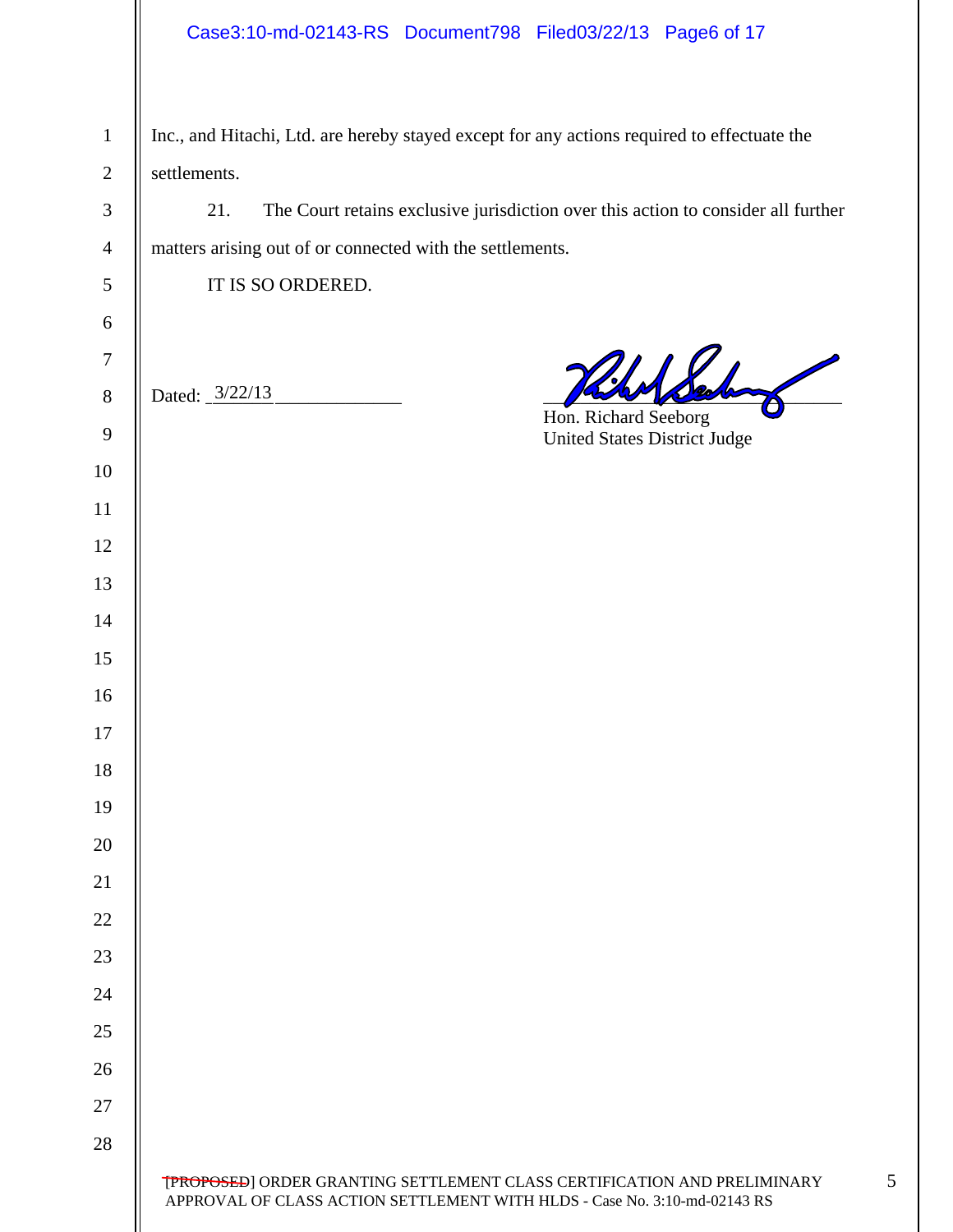Case3:10-md-02143-RS Document798 Filed03/22/13 Page7 of 17

# **EXHIBIT A**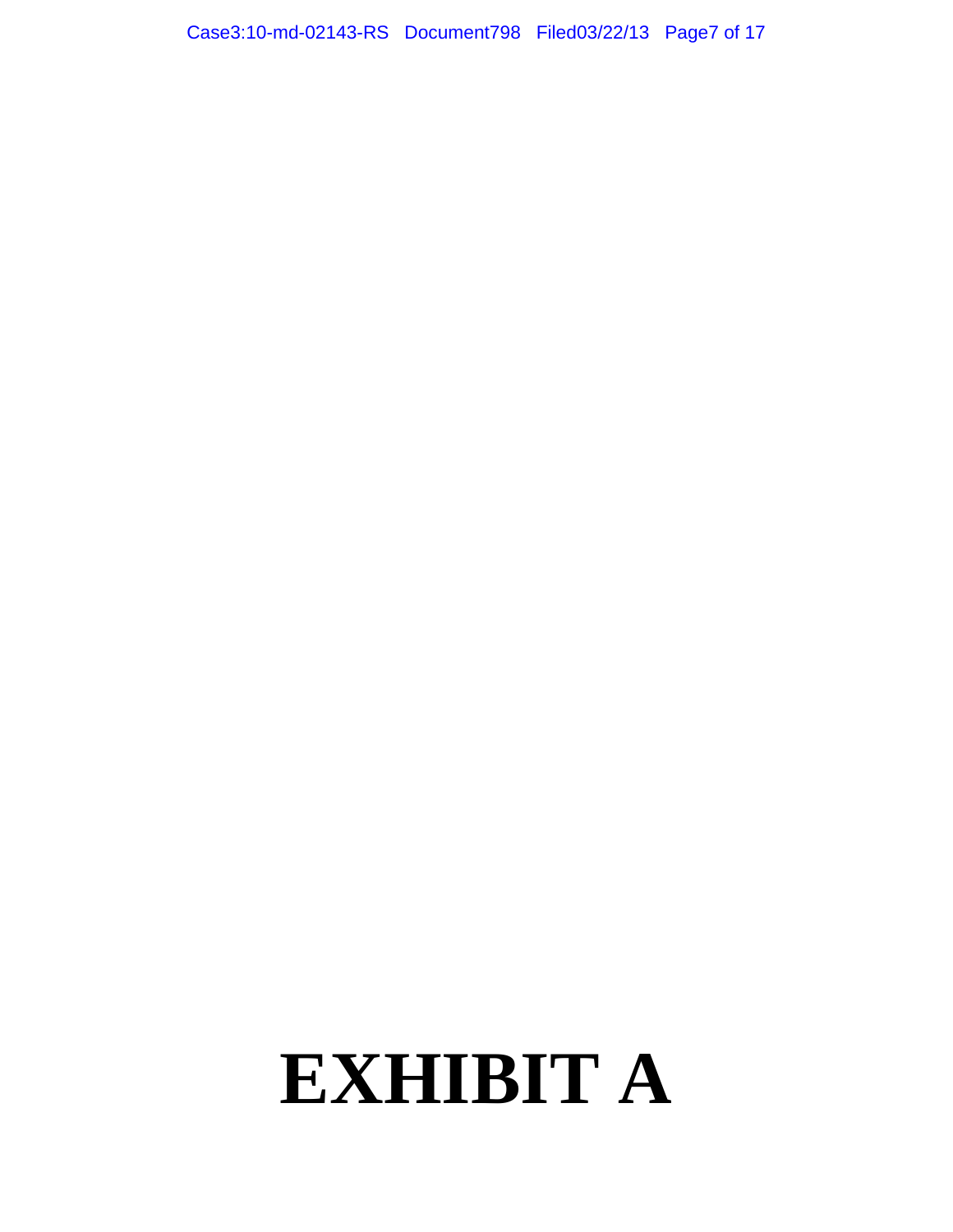UNITED STATES DISTRICT COURT FOR THE NORTHERN DISTRICT OF CALIFORNIA

# **If You Bought An Optical Disk Drive or Optical Disk Drive Device,**

#### **A Class Action Settlement May Affect You.**

An Optical Disk Drive is any device which reads and/or writes data from and to an optical disk, including but not limited to, CD‐ROMS, CD‐recordable/rewritable, DVD‐ROM, DVD‐ recordable/rewritable, Blu‐Ray, Blu‐Ray recordable/rewritable, HD‐DVD, Super Multi‐Drives and other combination drives, and óptical disk drives designed to be attached externally to computers or other devices.

Optical Disk Drive Devices include desktop computers, mobile/laptop computers, video game consoles, CD players/recorders, DVD players/recorders, and Blu‐Ray players/recorders that contain Optical Disk Drives

*A Federal Court authorized this Notice. This is not a solicitation from a lawyer.* 

- A class action lawsuit brought on behalf of direct purchasers of Optical Disk Drives (ODDs) and Optical Disk Drive Devices (ODD Devices) is currently pending.
- Plaintiffs claim that Defendants (listed below) and co-conspirators engaged in an unlawful conspiracy to fix, raise, maintain or stabilize the prices of ODDs. Plaintiffs further claim that direct purchasers from the Defendants of computers, video game consoles, CD players/recorders, DVD players/recorders, and Blu-Ray players/recorders that contain ODDs may recover for the effect that the ODD conspiracy had on the prices of ODD Devices. Plaintiffs allege that, as a result of the unlawful conspiracy involving ODDs, they and other direct purchasers paid more for ODDs and ODD Devices than they would have paid absent the conspiracy. Defendants deny Plaintiffs' claims.
- A settlement has been reached with Defendants Hitachi-LG Data Storage, Inc. and Hitachi-LG Data Storage Korea, Inc. (the "Settlement"). LG Electronics, Inc., LG Electronics USA, Inc., and Hitachi, Ltd. are also being released by this Settlement. These companies are together referred to as "Released Defendants."
- Your legal rights will be affected whether you act or don't act. This Notice includes information on the Settlement and the continuing lawsuit. Please read the entire Notice carefully.

#### **These Rights and Options – and deadlines to exercise them –**

#### **are explained in this Notice**

| You can object or comment on the Settlement           | <i>see</i> Question 10 |
|-------------------------------------------------------|------------------------|
| You may also exclude yourself from the Settlement     | <i>see</i> Ouestion 10 |
| You may go to a hearing and comment on the Settlement | see Question 14        |

• The Court in charge of this case still has to decide whether to approve the Settlement. The case against the Non-Released Defendants (identified below) continues.

> **For More Information: Call 1-888-270-0759 or Visit www.ODDDirectPurchaserAntitrustSettlement.com**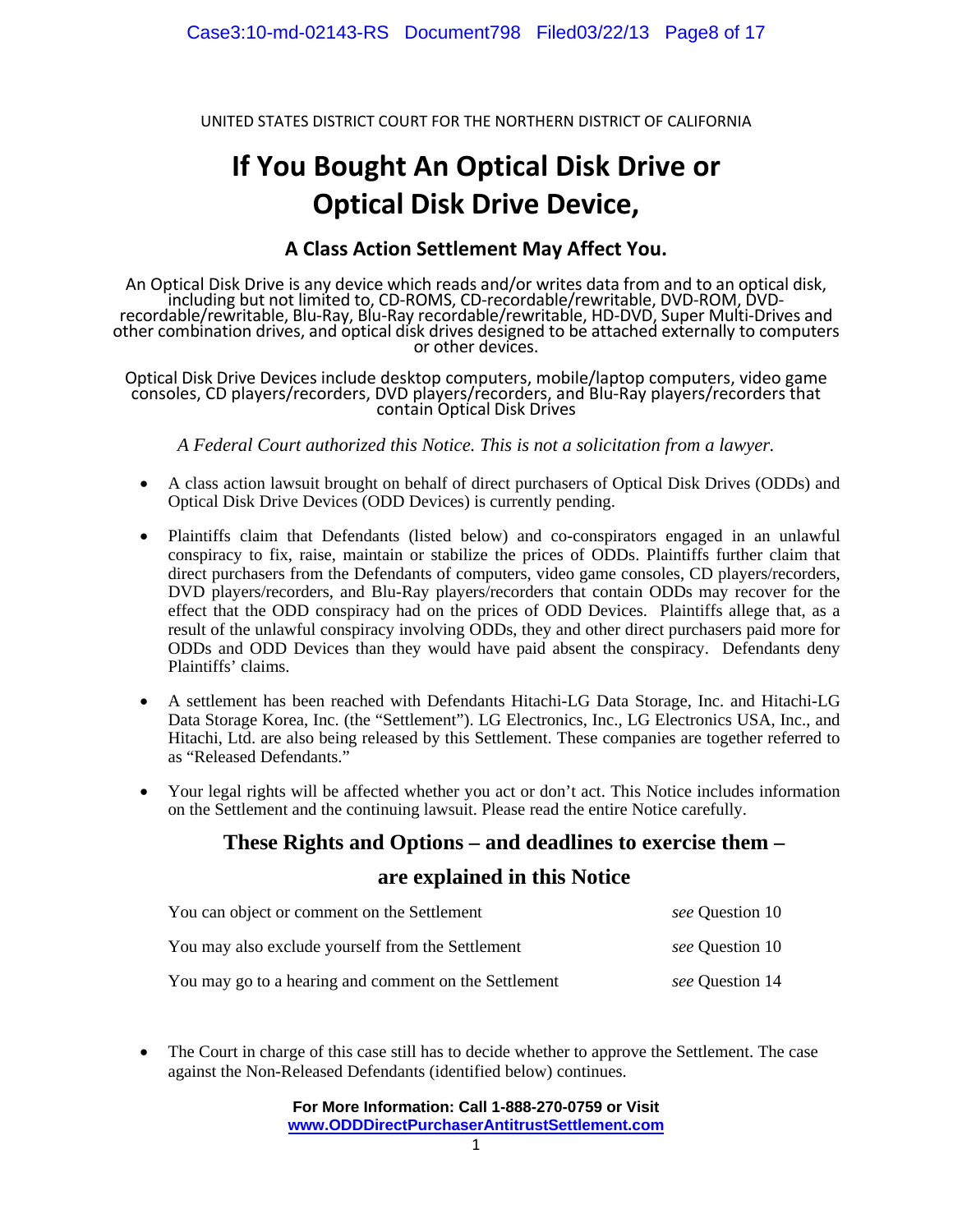### **WHAT THIS NOTICE CONTAINS**

|  | 1. | Why did I get this Notice?                                                  |  |
|--|----|-----------------------------------------------------------------------------|--|
|  | 2. | Who are the Defendant companies?                                            |  |
|  | 3. | What is this lawsuit about?                                                 |  |
|  | 4. | Why is there a Settlement, but the litigation is continuing?                |  |
|  | 5. | What are Optical Disk Drives and Optical Disk Drive Products?               |  |
|  | 6. | What is a class action?                                                     |  |
|  |    |                                                                             |  |
|  | 7. | How do I know if I'm part of the Settlement Class?                          |  |
|  | 8. | What does the Settlement provide?                                           |  |
|  | 9. | When can I get a payment?                                                   |  |
|  |    | 10. What are my rights in the Settlement Class?                             |  |
|  |    | 11. What am I giving up to stay in the Settlement Class?                    |  |
|  |    |                                                                             |  |
|  |    | 12. When and where will the Court decide whether to approve the Settlement? |  |
|  |    | 13. Do I have to come to the hearing?                                       |  |
|  |    | 14. May I speak at the hearing?                                             |  |
|  |    |                                                                             |  |
|  |    | 15. Do I have a lawyer in the case?                                         |  |
|  |    | 16. How will the lawyers be paid?                                           |  |
|  |    |                                                                             |  |
|  |    | 17. How do I get more information?                                          |  |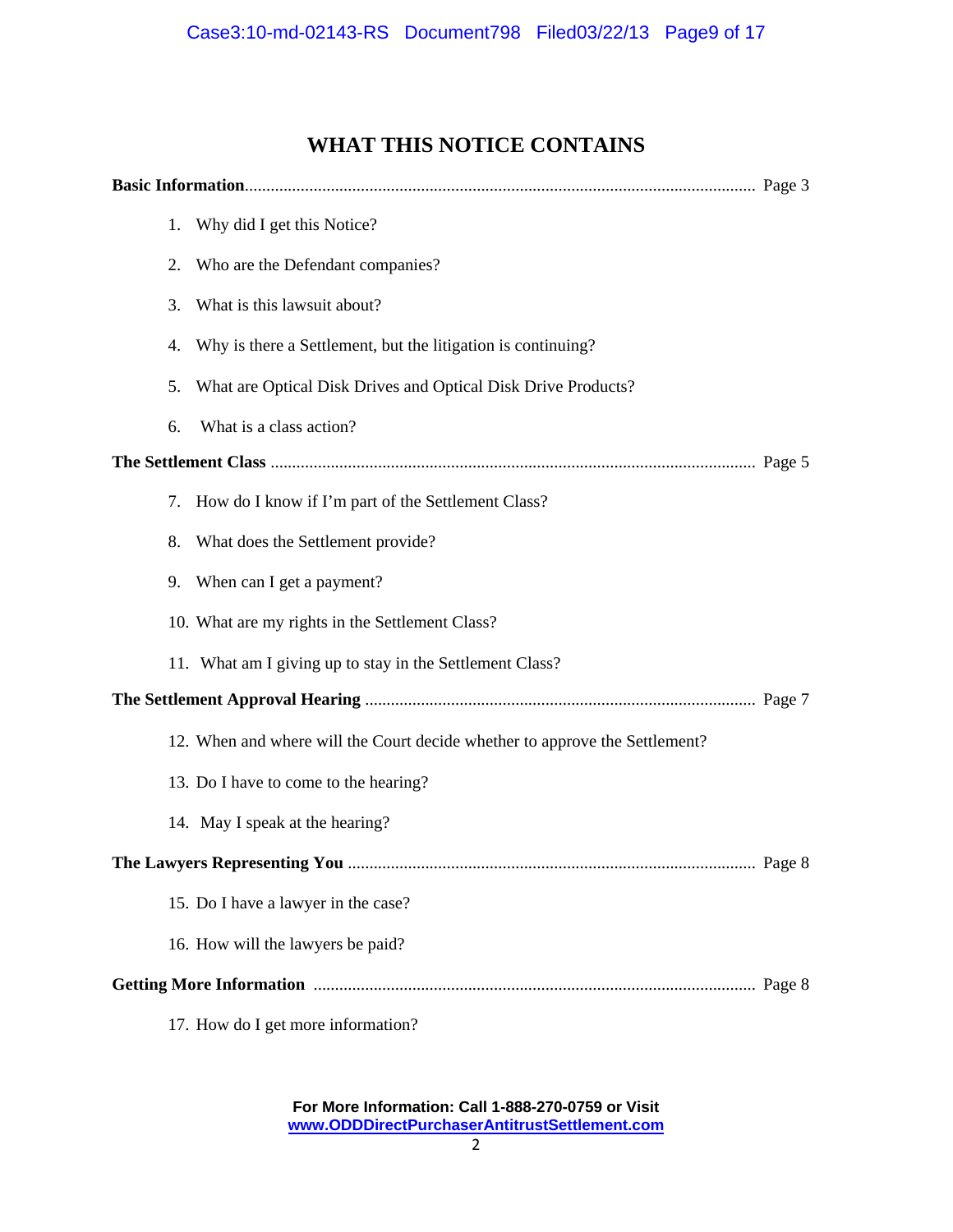#### **BASIC INFORMATION**

#### **1. Why did I get this Notice?**

You or your company may have directly purchased Optical Disk Drives (ODDs) or Optical Disk Drive Devices (ODD Devices) between January 1, 2004 and December 31, 2011. For purposes of this Settlement, a direct purchaser is a person or business who bought an ODD, or an ODD Device directly from one or more of the Defendants, co-conspirators, affiliates, or subsidiaries themselves, as opposed to an intermediary (such as a retail store).

You have the right to know about the litigation and about your legal rights and options before the Court decides whether to approve the Settlement.

The Notice explains the litigation, the Settlement, and your legal rights.

The Court in charge of the case is the United States District Court for the Northern District of California, and the case is called *In re Optical Disk Drive Products Antitrust Litigation*, MDL No. 2143. The people who sued are called Plaintiffs and the companies they sued are called Defendants.

#### **2. Who are the Defendant companies?**

The Defendant companies include: Sony Corporation, Sony Optiarc Inc., NEC Corporation, Sony NEC Optiarc Inc., Sony Optiarc America Inc., Sony Computer Entertainment America, Inc., Sony Electronics, Inc., LG Electronics Inc., LG Electronics USA, Inc., Hitachi, Ltd., Hitachi-LG Data Storage, Inc., Hitachi-LG Data Storage Korea, Inc., Toshiba Corporation, Toshiba America Information Systems, Inc., Samsung Electronics Co. Ltd., Samsung Electronics America, Inc., Toshiba Samsung Storage Technology Corp., Toshiba Samsung Storage Technology Corp. Korea, Lite-On IT Corp. of Taiwan, Koninklijke Philips Electronics N.V., Philips & Lite-On Digital Solutions Corp., Philips & Lite-On Digital Solutions USA, Inc., BenQ Corporation, BenQ America Corporation, TEAC Corporation, TEAC America, Inc., Quanta Storage, Inc., Quanta Storage America, Inc., Panasonic Corporation, and Panasonic Corporation of North America.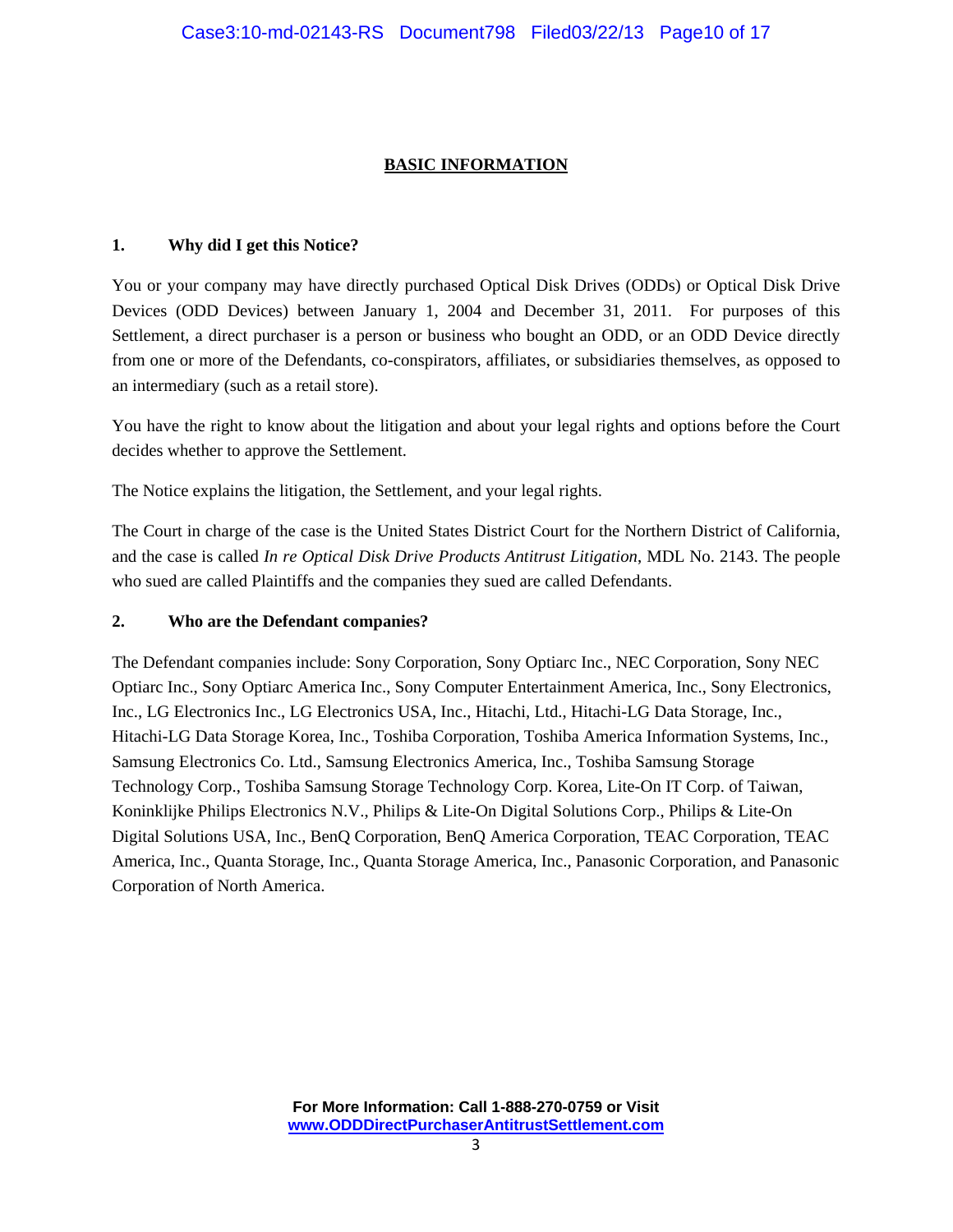#### **3. What is this lawsuit about?**

The lawsuit alleges that Defendants and co-conspirators conspired to raise and fix the prices of ODDs for six years, resulting in overcharges to direct purchasers of those ODDs and certain products containing ODDs. The complaint describes how the Defendants and co-conspirators allegedly violated the U.S. antitrust laws by establishing a global cartel that set artificially high prices for, and restricted the supply of ODDs. Defendants deny Plaintiffs allegations. The Court has not decided who is right.

#### **4. Why is there a Settlement but the litigation is continuing?**

Only two of the Defendants have agreed to settle the lawsuit – Hitachi-LG Data Storage, Inc. and Hitachi-LG Data Storage Korea, Inc. (collectively, "HLDS"). LG Electronics, Inc. and Hitachi, Ltd. ("Hitachi"), the parent companies of HLDS, and LG Electronics USA, Inc. (collectively, with LG Electronics, Inc., "LG") are also being released by this Settlement. HLDS, LG, and Hitachi are collectively referred to as Released Defendants. The case is continuing against the remaining Non-Released Defendants. Additional money may become available in the future as a result of a trial or future settlements, but there is no guarantee that this will happen.

#### **5. What are Optical Disk Drives and Optical Disk Drive Products?**

For the purposes of the Settlement, "Optical Disk Drives" or "ODDs" are defined to mean any device which reads and/or writes data from and to an optical disk, including but not limited to, CD-ROMS, CDrecordable/rewritable, DVD-ROM, DVD-recordable/rewritable, Blu-Ray, Blu-Ray recordable/rewritable, HD-DVD, Super Multi-Drives and other combination drives, and optical disk drives designed to be attached externally to computers or other devices.

"Optical Disk Drive Devices" or "ODD Devices" shall mean devices incorporating ODDs including but not limited to desktop computers, mobile/laptop computers, videogame consoles, CD players/recorders, DVD players/recorders, and Blu-Ray disc players/recorders.

#### **6. What is a class action?**

In a class action, one or more people, called class representatives, sue on behalf of people who have similar claims. All these people are members of the class, except for those who exclude themselves from the class.

If the Plaintiffs obtain money or benefits as a result of a trial or future settlement, you will be notified about those settlements, if any, at that time. Important information about the case will be posted on the website, **www.ODDDirectPurchaserAntitrustSettlement.com** as it becomes available. Please check the website to be kept informed about any future developments.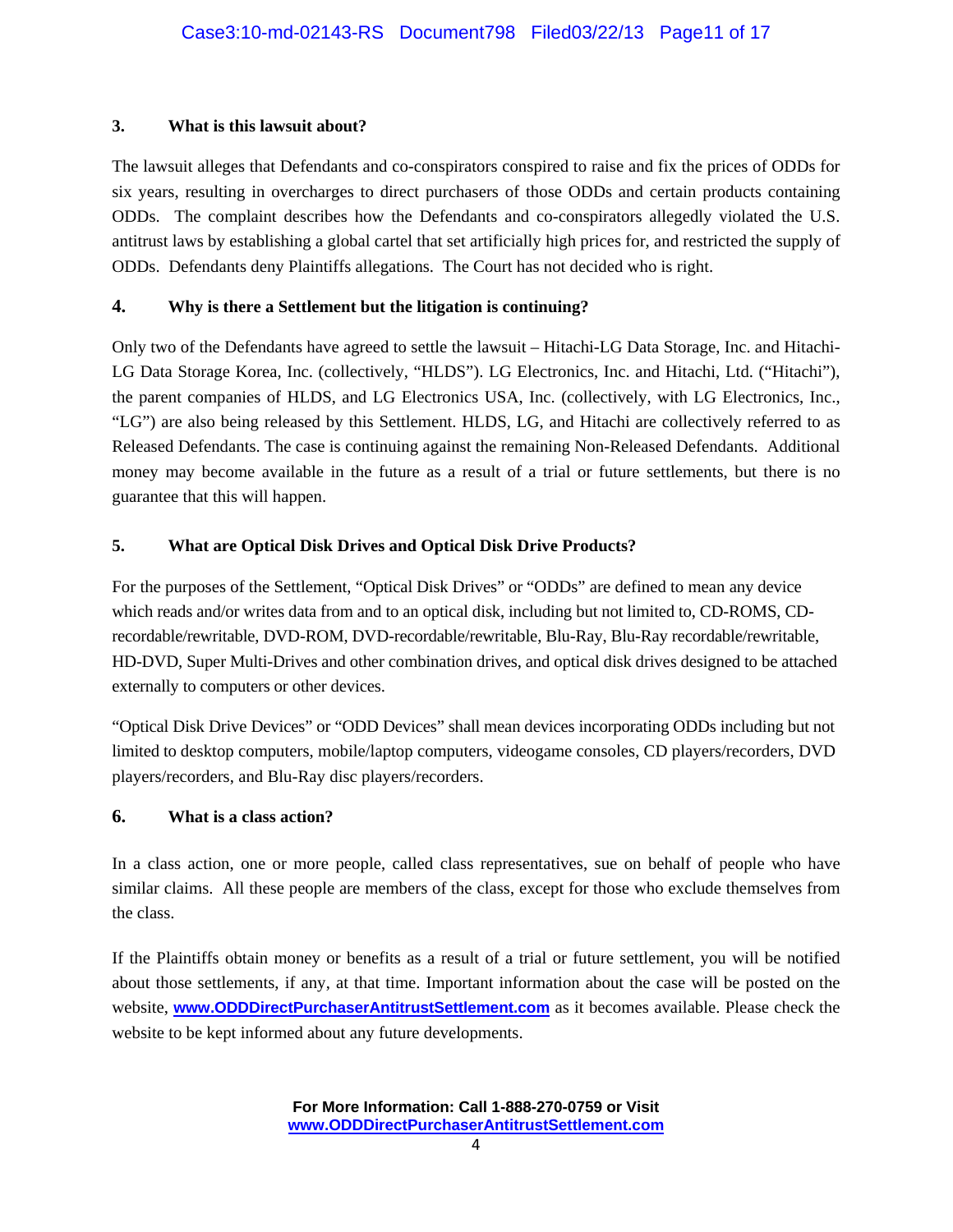#### **THE SETTLEMENT CLASS**

#### **7. How do I know if I'm part of the Settlement Class?**

The settlement class includes persons and entities who, between January 1, 2004 and December 31, 2011, directly purchased an ODD or an ODD Device in the United States from any Defendant or subsidiary or affiliate thereof, or any co-conspirator. ("Settlement Class").

#### **8. What does the Settlement provide?**

The Settlement with HLDS provides for payment of \$26,000,000 in cash, plus interest. The Settlement also provides for the production of witnesses. In addition, HLDS, Hitachi, and LG's sales remain in the case for the purpose of computing damages against the remaining Non-Released Defendants. Finally, the Settlement provides that \$500,000 of the \$26 million Settlement Fund, subject to Court approval, may be used to pay expenses incurred in the litigation for prosecution of the action on behalf of the Settlement Class against Non-Released Defendants.

> More details are in the Settlement Agreement, available at **www.ODDDirectPurchaserAntitrustSettlement.com**

#### **9. When can I get a payment?**

No money will be distributed to any Settlement Class member yet. The lawyers will pursue the lawsuit against the Non-Released Defendants to see if any future settlements or judgments can be obtained in the case and then be distributed together, to reduce expenses.

Any future distribution of the Settlement Funds will be allocated on a *pro rata* basis. You will be notified in the future when and where to send a claim form. DO NOT SEND ANY CLAIMS NOW.

In the future, the Settlement Funds will be allocated on a *pro rata* basis based on the dollar value of each class member's purchase(s) of either ODDs or ODD Devices in proportion to the total claims filed. In determining the *pro rata* allocation of Settlement Funds, purchases of ODDs will be valued at 100% of their purchase price. For purchases of ODD Devices, the *pro rata* calculation will factor in the proportionate value of the ODD contained in the product. The resulting percentages will be multiplied by the net Settlement Fund (total settlements minus all costs, attorneys' fees, and expenses) to determine each claimant's *pro rata* share of the Settlement Fund.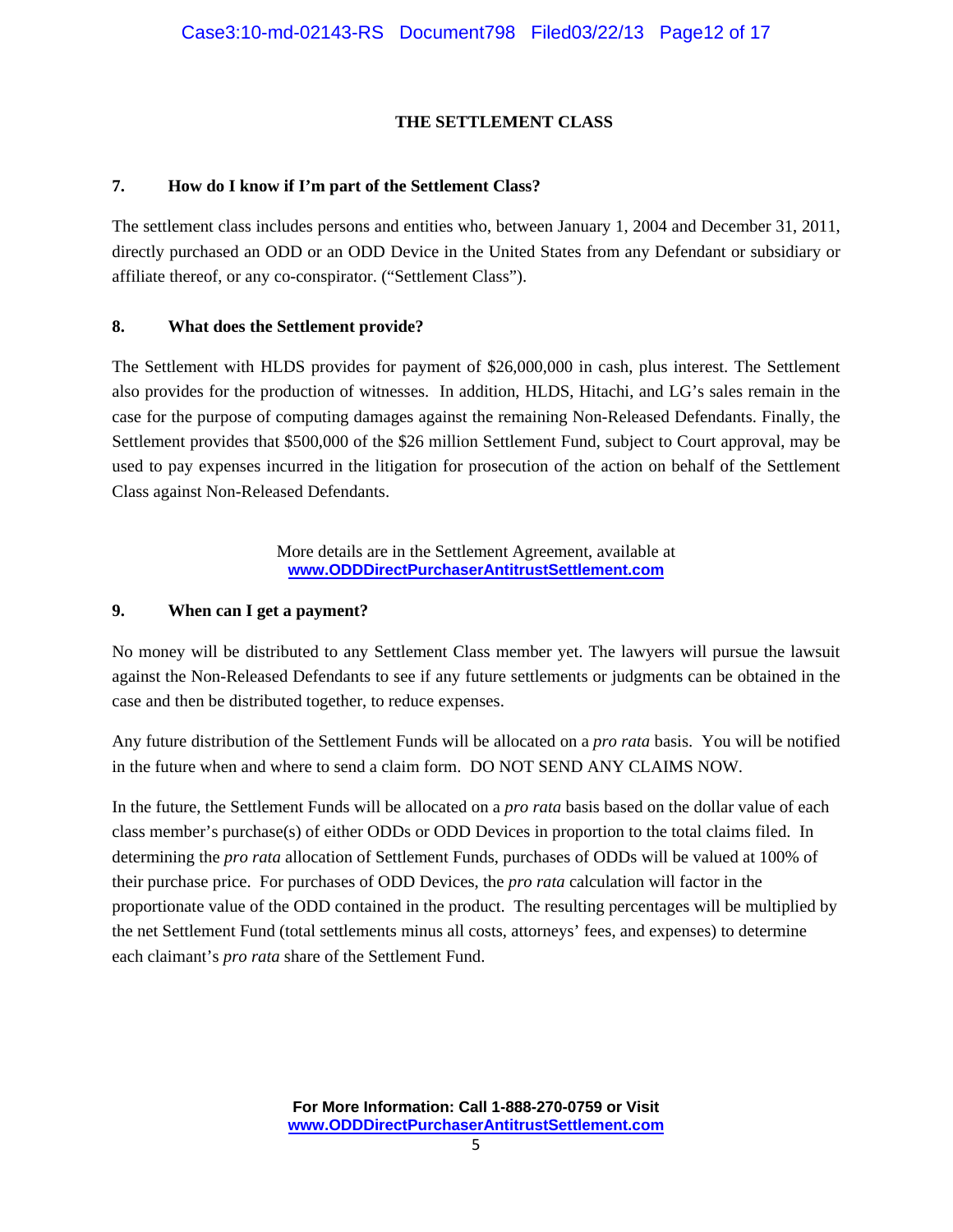#### **10. What are my rights in the Settlement Class?**

**Remain in the Settlement Class**: If you wish to remain a member of the Settlement Class you do not need to take any action at this time.

**Get out of the Settlement Class**: If you wish to keep any of your rights to sue the Released Defendants about claims concerning the manufacture, supply, distribution, sale or pricing of ODDs or ODD Devices, other than claims for product liability, personal injury or breach of contract claims not related to the allegations in this case, you must exclude yourself from the Settlement Class. You will not get any money from the Settlement if you exclude yourself from the Settlement Class.

To exclude yourself from the Settlement Class, you must send a letter that includes the following:

- Your name, address and telephone number;
- A statement saying that you want to be excluded from *In re Optical Disk Drive Products Antitrust Litigation*, MDL No. 2143, HLDS Settlement; and
- Your signature.

You must mail your exclusion request, postmarked no later than **June 24, 2013**, to:

ODD Claims Administrator P.O. Box 6002 Larkspur CA 94977-6002

**Remain in the Settlement Class and Object**: If you have comments about, or disagree with, any aspect of the Settlement, you may express your views to the Court by writing to the address below. The written response needs to include your name, address, telephone number, the case name and number (*In re Optical Disk Drive Products Antitrust Litigation*, MDL No. 2143), a brief explanation of your reasons for objecting, and your signature. The response must be postmarked no later than **June 24, 2013** and mailed to:

| <b>COURT</b>                                                                                                                                                                                                  | <b>INTERIM LEAD</b>                                                                                           | <b>COUNSEL FOR HLDS</b>                                                                                                         |
|---------------------------------------------------------------------------------------------------------------------------------------------------------------------------------------------------------------|---------------------------------------------------------------------------------------------------------------|---------------------------------------------------------------------------------------------------------------------------------|
|                                                                                                                                                                                                               | <b>COUNSEL</b>                                                                                                |                                                                                                                                 |
| Honorable Richard Seeborg<br><b>United States District Court</b><br>Northern District of California<br>San Francisco Division<br>450 Golden Gate Avenue<br>Courtroom 3, 17th floor<br>San Francisco, CA 94102 | Guido Saveri<br>R. Alexander Saveri<br>SAVERI & SAVERI, INC.<br>706 Sansome Street<br>San Francisco, CA 94111 | Mark S. Popofsky<br><b>ROPES &amp; GRAY LLP</b><br>One Metro Center<br>700 12th Street NW,<br>Suite 900<br>Washington, DC 20005 |
|                                                                                                                                                                                                               |                                                                                                               |                                                                                                                                 |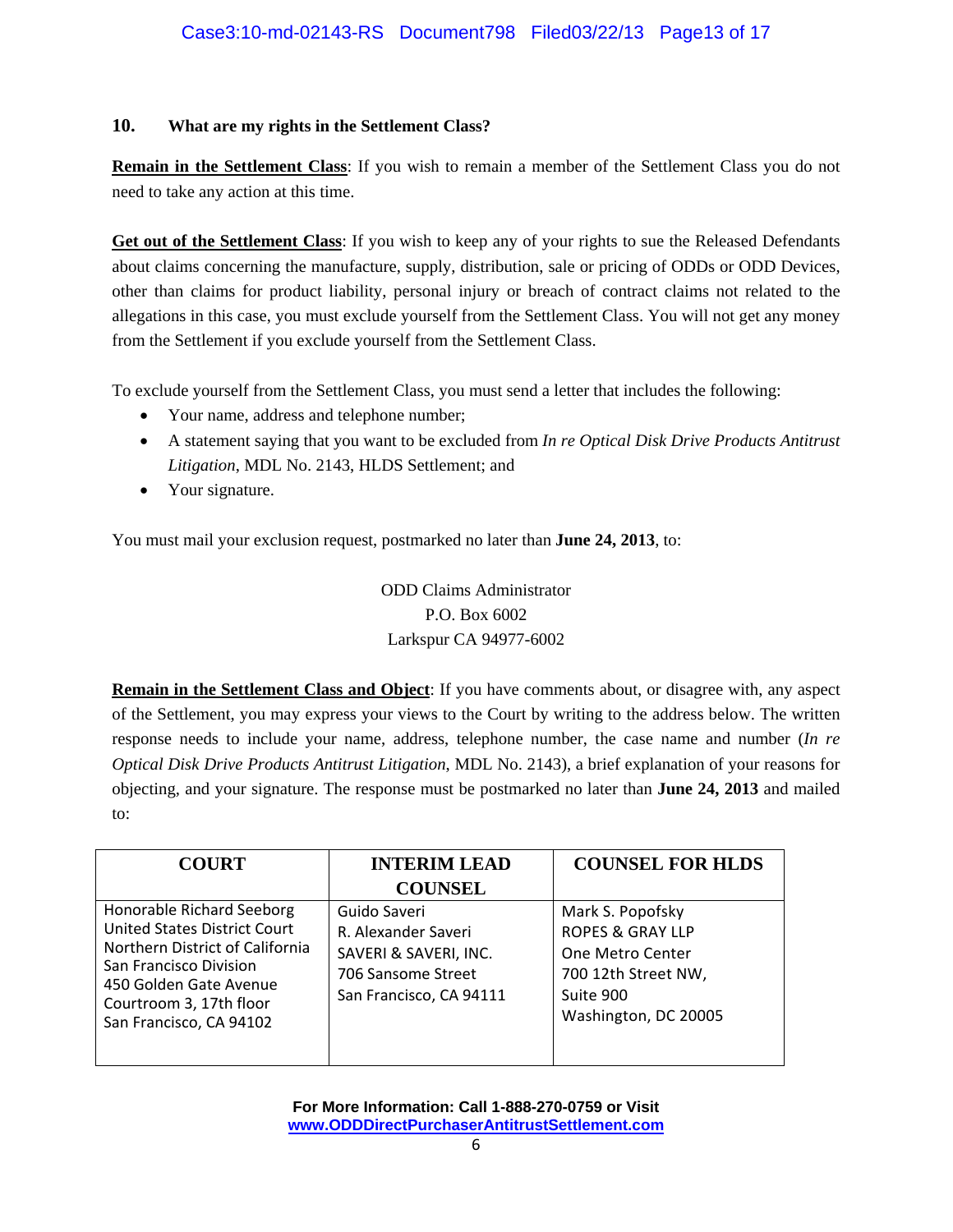#### **11. What am I giving up to stay in the Settlement Class?**

Unless you exclude yourself from the Settlement Class, you can't sue the Released Defendants, or be part of any other lawsuit against Released Defendants about the legal issues in this case. It also means that all of the decisions by the Court will bind you. The "Release of Claims" includes any causes of actions asserted or that could have been asserted in the lawsuit, as described more fully in the Settlement Agreement. The Settlement Agreement is available at **www.ODDDirectPurchaserAntitrustSettlement.com.** 

#### **THE SETTLEMENT APPROVAL HEARING**

#### **12. When and where will the Court decide whether to approve the Settlement?**

The Court will hold a Fairness Hearing at **1:30 p.m.** on **August 15, 2013**, at United States District Courthouse, 450 Golden Gate Avenue, Courtroom 3, 17th floor, San Francisco, California, 94102. The hearing may be moved to a different date or time without additional notice, so it is a good idea to check the Settlement Class website for information. At this hearing, the Court will consider whether the Settlement is fair, reasonable and adequate. If there are objections or comments, the Court will consider them at that time. After the hearing, the Court will decide whether to approve the Settlement. We do not know how long these decisions will take.

#### **13. Do I have to attend the hearing?**

No. Interim Lead Counsel will answer any questions the Court may have. But, you are welcome to come at your own expense. If you send an objection or comment, you don't have to come to Court to talk about it. As long as you mailed your written objection on time, the Court will consider it. You may also pay another lawyer to attend, but it's not required.

#### **14. May I speak at the hearing?**

If you want your own lawyer instead of Interim Lead Counsel to speak at the Final Approval Hearing, you must give the Court a paper that is called a "Notice of Appearance." The Notice of Appearance should include the name and number of the lawsuit (*In re Optical Disk Drive Products Antitrust Litigation*, MDL No. 2143), and state that you wish to enter an appearance at the Fairness Hearing. It also must include your name, address, telephone number, and signature. Your "Notice of Appearance" must be postmarked no later than **June 24, 2013**. You cannot speak at the Hearing if you previously asked to be excluded from the Settlement.

The Notice of Appearance must be sent to the addresses listed in Question 10.

**For More Information: Call 1-888-270-0759 or Visit www.ODDDirectPurchaserAntitrustSettlement.com**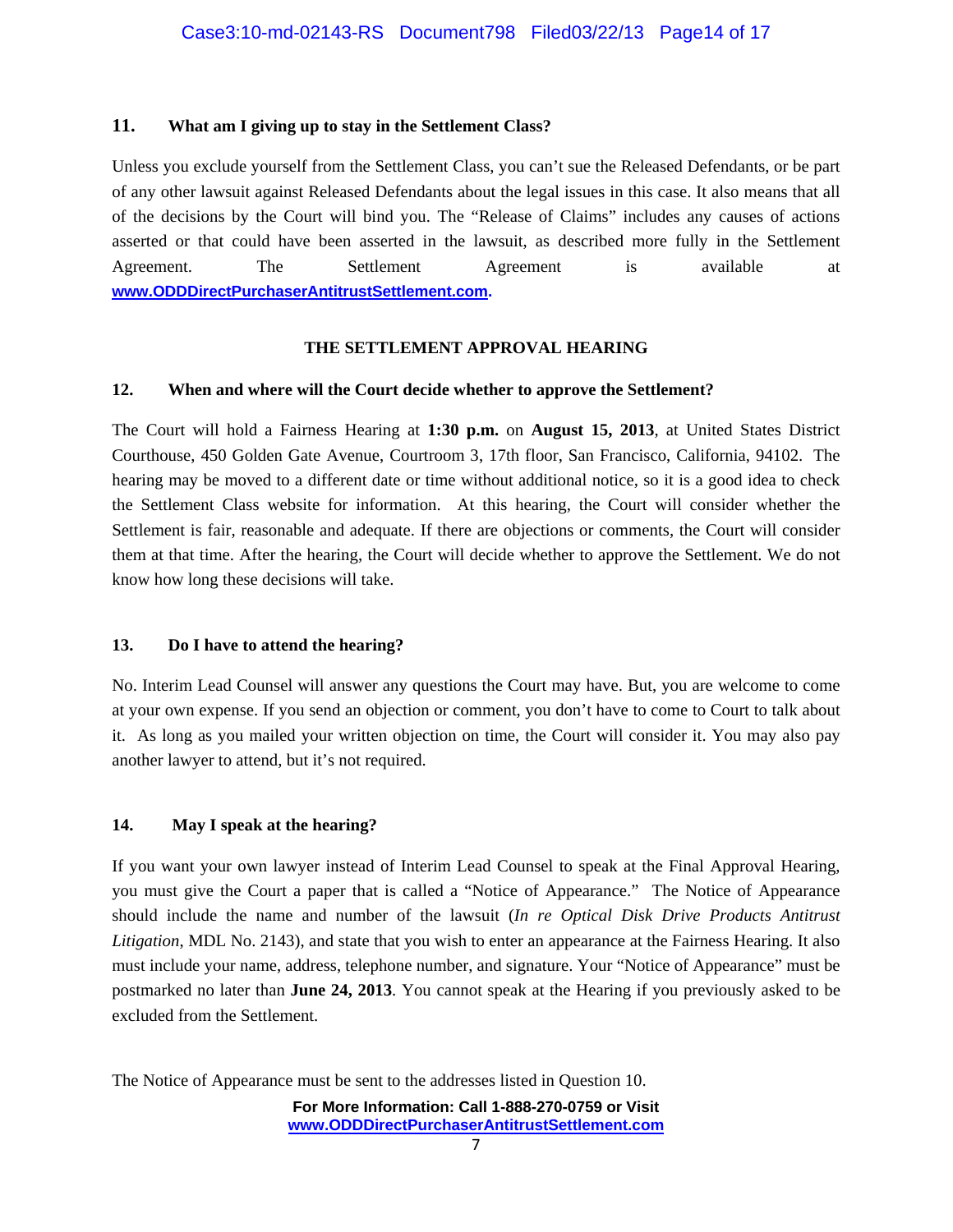#### **THE LAWYERS REPRESENTING YOU**

#### **15. Do I have a lawyer in the case?**

Yes. The Court has appointed the law firm of Saveri & Saveri, Inc. to represent you as "Interim Lead Counsel." You do not have to pay Interim Lead Counsel. If you want to be represented by your own lawyer, and have that lawyer appear in court for you in this case, you may hire one at your own expense.

#### **16. How will the lawyers be paid?**

Class Counsel are not asking for attorneys' fees at this time. At a future time, Interim Lead Counsel will ask the Court for attorneys' fees not to exceed one-third (33.3%) of this or any future Settlement Fund plus reimbursement of their costs and expenses, in accordance with the provisions of the Settlement Agreement. Interim Lead Counsel may also request that an amount be paid to each of the Class Representatives who helped the lawyers on behalf of the whole Class.

#### **GETTING MORE INFORMATION**

#### **17. How do I get more information?**

This Notice summarizes the lawsuit and the Settlement. You can get more information about the lawsuit and Settlement at **www.ODDDirectPurchaserAntitrustSettlement.com,** by calling 1-888-270-0759, or writing to ODD Claims Administrator, P.O. 6002, Larkspur CA 94977-6002. Please do not contact the Court about this case.

BY ORDER OF THE COURT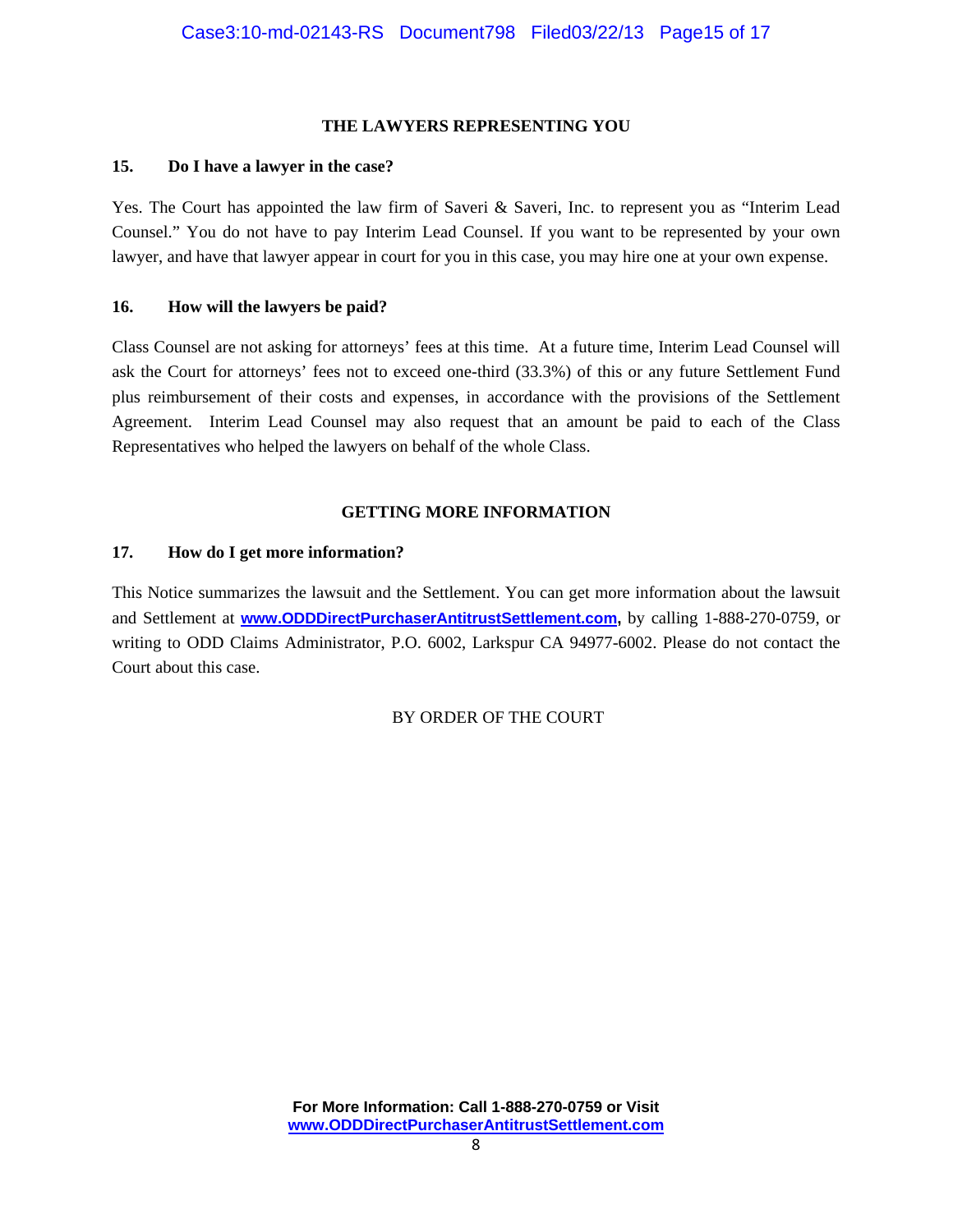# **EXHIBIT B**